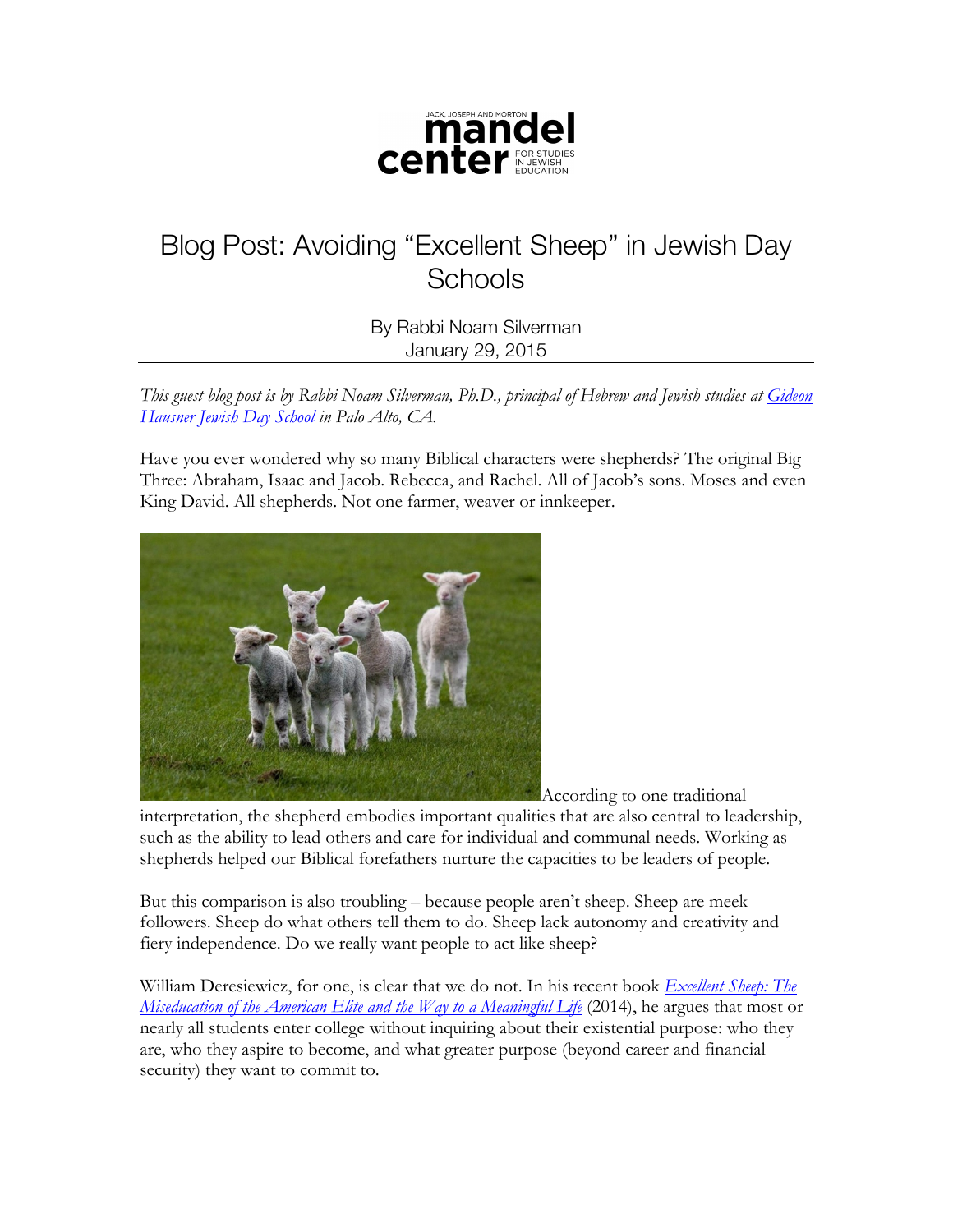Recently, my colleague Jon Levisohn and I engaged in a series of conversations about the ways that Jewish day schools are positioned to resist or respond to the "excellent sheep" phenomenon, to educate students towards developing the intellectual curiosity, imagination and moral courage required to tap into their passions and chart a path of their own choosing.

In order to deepen our conversations, we visited three Bay Area Jewish day schools to learn how they help students develop clearer purpose and more broad and compassionate aspirations.

In our visits and conversations, we noticed three recurring themes.

- 1. **Passionate educators**: In each school, we met educators whose success with student learning was manifest through the sharing and teaching of a deep passion and specific set of skills. These educators, whether teaching music, Jewish Studies or Humanities, had developed a deep knowledge and expertise of what they taught: they lived and breathed their subject matter. Additionally, they were able to convey their knowledge and passion to their students through authentic and hands-on learning experiences. Through hard work and perseverance, students came to see themselves as experts and understand more deeply the intricacies and uniqueness of the subject matter. Educators who are able to harness their passion to a deep body of knowledge seem to help combat the "excellent sheep" mentality by serving as role models for students to learn from someone who cares so deeply about his or her subject and creating opportunities for students to develop expertise and their own passions and interests.
- 2. **Students are known, seen and given opportunities to voice their ideas**: We observed hallway interactions between administrators or teachers and students that were marked by warmth, care, and direct knowledge of the children. We also heard in each school how students are encouraged to share their own ideas, questions and initiatives. Adults in these schools take students seriously. One head of school told us that she regularly has small groups of students in her office wanting to start a new tzedakah project, or eager to share ideas to improve aspects of student life. This helps students develop the capacities to develop awareness of the needs around them and take action. "Excellent sheep" are great at following directions but they don't learn how to take responsibility for their own learning or how to respond to others' needs.
- 3. **Focus on student learning**: All the schools we visited displayed a deep commitment to content and pedagogy. But encouragingly, all the school leaders and teachers we met shared how they were spending more and more time thinking about student learning and ways to ensure that content and pedagogy would be more closely aligned with their students' abilities and interests. Increasingly, research has shown that when learning outcomes are matched to student abilities and interests, they demonstrate deeper intellectual curiosity and higher level of engagement. When something is too easy, too hard or simply boring, the impact on students' self concept as someone who loves to learn is negatively affected.